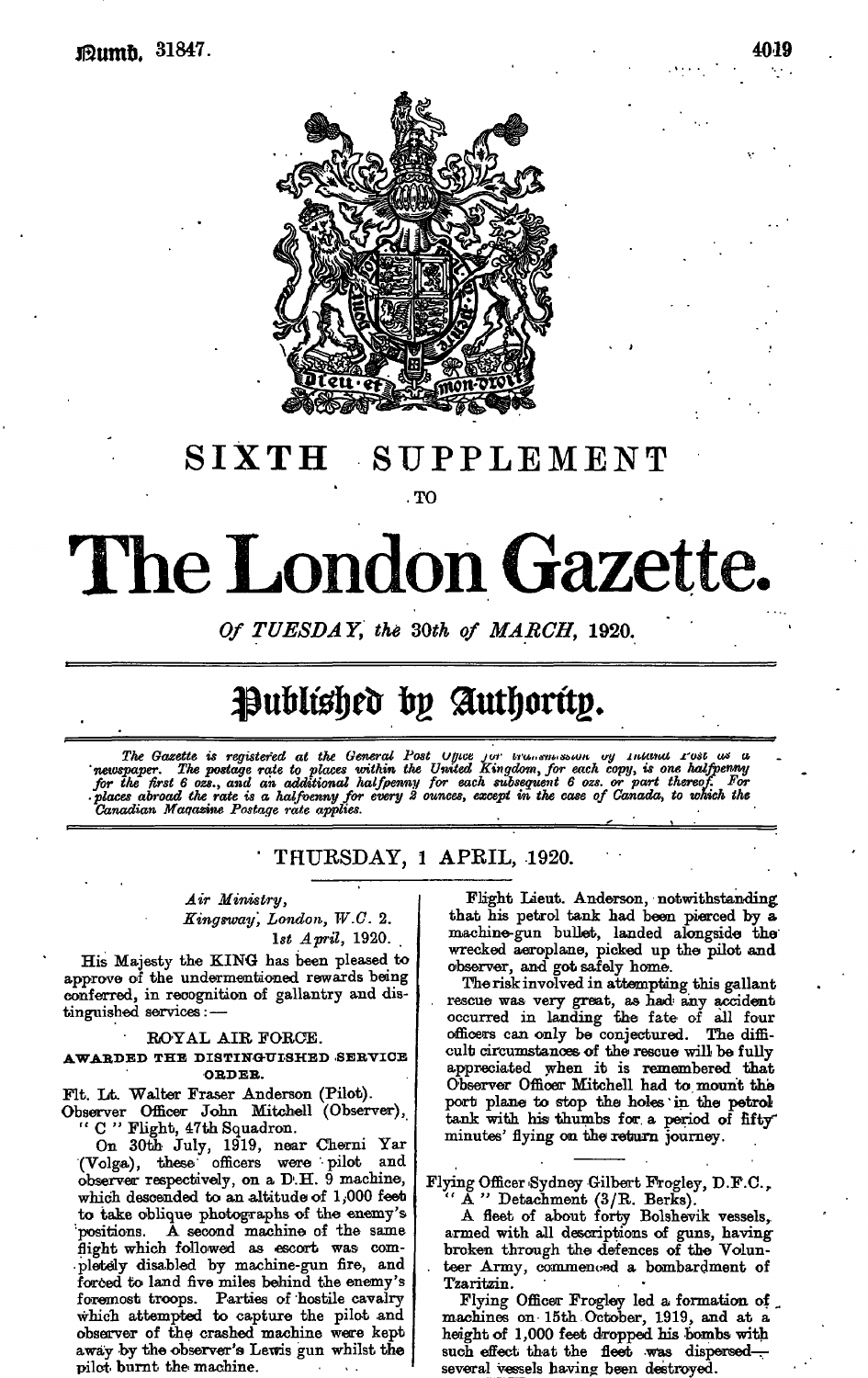*t*

During a period of four months, this officer has rendered invaluable services in South Russia.

The award of Distinguished Flying Cross is also announced in this Gazette:')

Flying Officer Samuel Marcus Kinkead, D.S.C., D.F.C. (late H.L. Irif. and R.N.A.S.), " A " Detachment:

On 12th October, 1919, riear Kotluban, this officer led a formation of Gamel machines and attacked the Cavalry Division of Dumenko.

By skilful tactics in low flying he dis-' persed this force, which had turned-the left flank of the Caucasian Army, and threatened<br>to jeopardise the whole defence of to jeopardise the whole defence of Tzaritzin.

Flying Officer Kinkead has carried- out similar attacks.on enemy troops, batteries, camps and transport with great success and at considerable personal risk.

Previous rewards:—D.S. Cross 22.2.1918, Bar to D.S. Cross 26,4.1918, D.F. Cross' 3.8.1918, BartoD.F. Cross 2.11.1918 (201st Squadron, France).

# AWARDED A BAB **,TO** THE DISTINGUISHED

Flying Officer William Elliot, D.F.C., 47th Sqn: (R.R.S.C.)

On the 30th July, 1919, whilst on special duty for the Russian Volunteer Army, Flying Officer' Elliot was shot down' -.a-bout five . miles behind the ememy lines. He then burnt the crashed machine, and ' kept off the enemy cavalry by machine-gunfire' until 'rescued 'by another machine 'which flew to his aid.

Thjs\_gallant .and. highly skilful pilot has carried out forty-five long-distance raidsover the enemy lines during a period of four months,, and has been" continuously on active service since August, 1917, during which' period ' he' has taken part in innetyfive' raids', and brought down six enemy machines'

(D'.FiC. gazetted 8th February, 1919.)

### **AWARDED THE DISTINGUISHED FLYING CEOiSlSi**

Observer. Officer Roger Addison, M.C., <br>
"A " Detachment (9th E. Lancs. R.). Displayed conspicuous ability on 10th October, 1919, at Tsaritzin, when about forty vessels, armed with all kinds of guns, broke through the Volga defences north of the town. He descended on three occasions on that day to very low altitudes, and, dropping his bombs with precision, inflicted • ' heavy''casualties-on the enemy,, although subjected ito very fierce fire: from them. :'.(Military Cross'gazetted'3rd June, 19~18.)

Lieut. Edward 'John Cronin, "A" Detachment (Nova Scotia-Regt.).

Has taken part in eighty raids on enemy ''territory, displaying great ability and <sup>N</sup>\* gallantry".' ', ' ' '• •/ ;• ' '' ' • *'•<*

n. the 17th July, 1919, at Kamyshin

 $\overline{\mathbf{r}}$ 

naisance with great skill and daring, flying as low as 500 feet at a critical time.

Lieut. Cronin previously rendered gallant service during the Bulgarian retreat in the autumn-of 1918.

Flying Officer Arthur Hilton Day, "A" Detachment (3rd<sup>1</sup> Cheshire Regt.).

At Tsaritzin, on 10th October, 1919, when the large flotilla of Bolshevik vessels through the Volga defences, he descended to a low altitude, and, by means of bombs and machine-gun fire, materially assisted in the complete rout of the enemy ships\* which subsequently followed. He has proved a gallant officer in every situation, and was wounded on the occasion above referred to.

Flying Officer Sydney. Gilbert. Frogley, "A"<br> **Detachment** (3rd R: Berks.).

On the 15th July, 1919, Flying Officer Frogley' led a most successful raid on the Bolshevik flotilla of vessels (about 40 in number) 150 miles from his base, which resulted in the capture of the town of Kamyshin /(Volga) by our Allied troops.

He then led his formation at almost ground level, attacking the retreating enemy with machine guns and causing complete<br>disorganisation amongst them. A very disorganisation amongst them. risky and noteworthy performance, seeing that the distance back to his base was  $150$ . miles.

(The award of the Distinguished Service Order to this officer is also announced in this Gazette.)

Flying Officer Norman Greenslade; M.C., "A," Detachment (10th Devon. R.).

On 27th-August, 1919, at Cherni Yar, this<br>Officer carried out a raid at a very low altitirde on the assembled for like of Bolshevik<br>vessels, and by accurate bombing was largely instrumental in the success which followed.

Tlhe anti-aircraft fire from the enemy was particularly severe during this engagement, and almost all the vessels carried such guns.

Flying Officer John Reginald Hatchett, "A" D'etaohment.

On the 27th August, 1919, at Cherni Yar, assisted in the attack on the Bolshevik fleet with bombs and machine-gun fire, causing great disorder and damage to the vessels and casualties in the personnel.

Lt. Hatchett has carried out numerous raids 'far' into the enemy territory, and has always proved a courageous and skilful officer.

Lt. Howard Mercer, M.C., "A" Detachment (Devon. Regt.).

O'n'the 23rd September, 1919, atDu-bovka, Lt. Mercer bombed the concentrated Bolshevik flotilla, which were armed with all kinds of guns, including, anti-aircraft guns, and then descending to the water level, machine-gunned the personnel on -four occasions on that day.

Lt. Meroer'has always been heedless of danger, and has proved a very gallant officer during the difficult and dangerous operationsin South Russia. .............

26条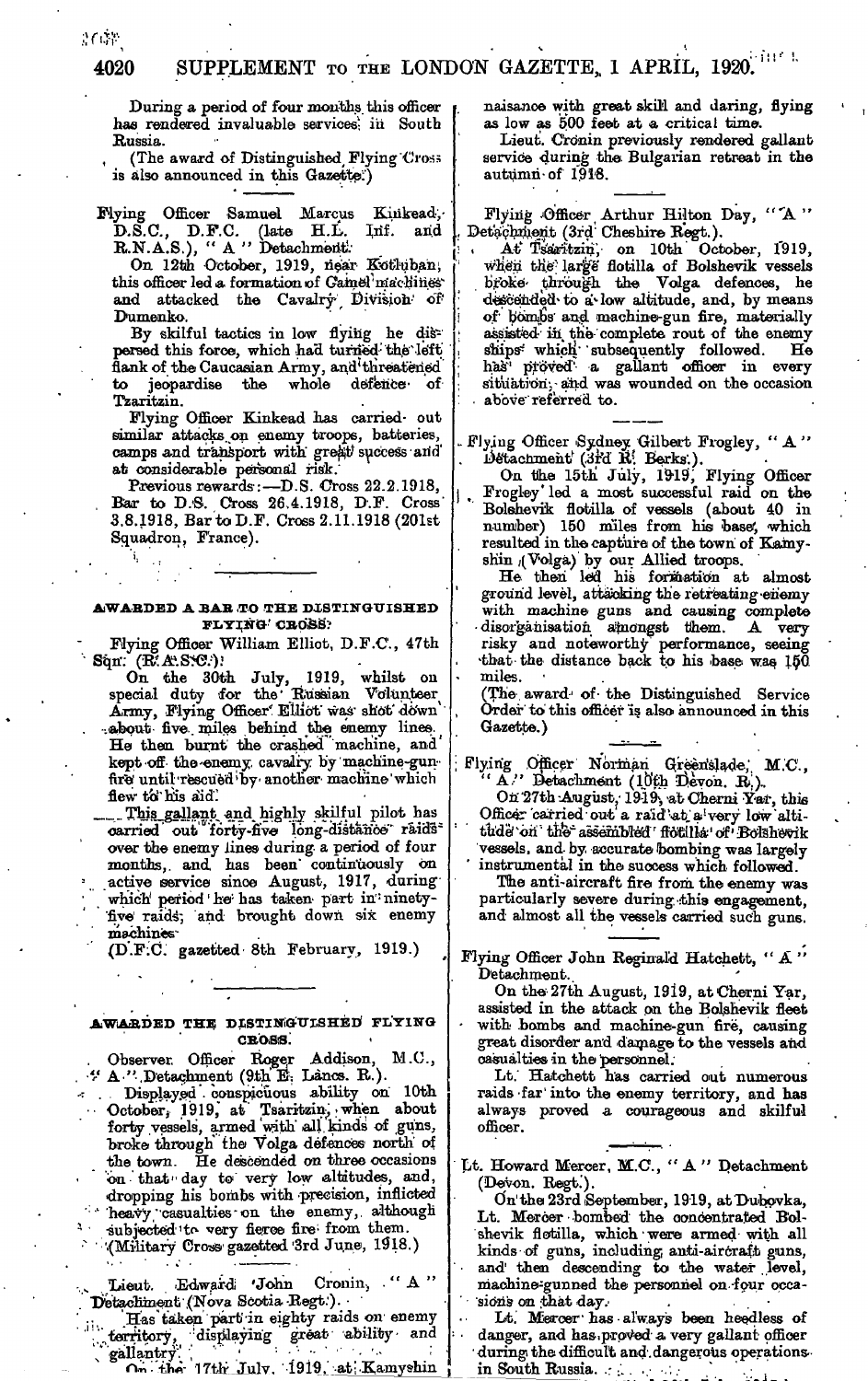- JLt. Horace Enfield Simmons, M.C., "A" . Detachment (Welch Regt.).
	- At Cherni War, on .27th August, 1919, . Lt. Simmons, flying- a\*D..H. 9, carried, out . work usually assigned .to Scout machines.

Descending- to water 'level, he attacked a

. '.large fleet of enemy, vessels,- being hotly, received by enemy fire from: every description of guns.

This daring attack created, the utmost confusion amongst the . Bolshevik, troops, who suffered heavy casualties.

lit. Simmons has 'always displayed courage and ability of a high order during the operations in South Russia.

(Military Cross gazetted'25th March, 1917.)

I'Flying Officer William Burns Thomson, " *A "* Detachment.

.Qri the 2nd October, 1919, near Katcha, linskaya, this officer carried out a daring raid on an enemy battery, in which he descended nearly to the ground and completely destroyed the battery and personnel attending it.

Flying Officer Thomson has carried out numerous raids far over the enemy lines in the most skilful and courageous manner.

AWARDED THE MERITORIOUS SERVICE MEDAL. BOYAl! AIR FORCE. 14805 Cpl. George Inskip Andrews. (SOUTH RUSSIA) .,313012 Fit.-Sit. Percy Armitage. (SOVUTH'RUSSIA) ..•228135 L.A.C. Maurice Sylvester Beaver. .(.SOUTH RUSSIA) .15'6l02'A./C. 2 Robert Blount. (SOUTH RUSSIA)  $\perp$ 241058 A,/C 1 Sydney Boak. (SOUTH RUSSIA) . 41007 L.A.C. Davis Buskin, 63rd Sqn. .(KURDISTAN) 107075 L.A.C. Sidney Herbert Carter, 63rd Sqn. (KURDISTAN) 109164 Clk./3 Reginald W. Cook. (SOUTH RUSSIA) : 295915 A.C. 2 James Albert Cranwell. , (SOUTH RUSSIA) ••287026 Lr. A.C. Francis Fallon. (SOUTH RUSSIA) : 19370 Sjt. Mech. Ernest Frank Geldart, 63rd Sqn, (KURDISTAN)  $-49891$  A.C. 1 George Green. (SOUTH RUSSIA) .329917 A.C. *&* William Hardy. (SOUTH RUSSIA) :.-54429 Corpl. William Holliday, 63rd Sqn. (KURDISTAN) ' 20437« S'./'M. 1 John Hoskins. (SOUTH RUSSIA) 1223.9 F./Sjt. George-Ernest Howard, 52nd  $Wing.$  (N.W.F., INDIA)  $-60797$  A./M. 1 Thomas Humphrey. (SOUTH RUSSIA) -  $-407606$  A./M.  $2$  Adani Leslie Jaynes, 114th  $\texttt{Sqn.} \qquad \qquad \textbf{(AFGHANISTAN)}\,.$ - 4311 Serjt. William Francis Lewis, 114th Sqn. \*  $\cdot$  (N.W.F., INDIA) •• 404249 Corpl. Ernest Malkin, 63rd Sqn.  $(KURDISTAN)$ 

"; 54019 L.A.C. James McCartney, 63rd,Sqnr.

7.800 Serjt. Frederick Maurice MacDonald, 31st (AFGHANISTAN) 238686 F. / Sjt. Malcolm Frederick George Mill,<br>D.F.M.. (SOUTH RUSSIA)

(SOUTH RUSSIA) 2690 F./Sjt. Leonard Mitchell. . (SOUTH RUSSIA)

19650 Serjt. Edward Norris. . . (KURDISTAN) 504 Flt. Sjt. Frederick William Nunn.

(SOUTH'RUSSIA) 18105 A./C. 1 Ernest Old, 52nd Wing.

 $(N.W.F., INDIA)$ 126785 A./M. 2 Ned Pamphilon.

(SOUTH RUSSIA) 45624 L.A.C. William Pilsbury, 63rd Sqn. <KURD'ISTAN)

80219 Corpl. Charles'Edward Smith. (SOUTH RUSSIA)

66305 Serjt. Frederick John Smith. (SOtJTH RUSSIA)

24477 A./C. 1 George Driver Thompson; 63rd (KURDISTAN)

33606 Corpl. Henry Whitworthj 63rd Sqn. .(KURDISTAN) 78925 Serjt. Thomas Leonard Wiseman; 31st

 $\text{Sqn.} \hspace{1cm} (\text{AFGH'ANIST'AN})$ 8437 Cpl./A.Sjt. William Witcher, 52nd<br>Wing. (N.W.F., INDIA)  $(N.W.F., INDIA)$ 

### .AWARDS OF FOREIGN DECORATIONS. ROYAL AIR FORCE.

His Majesty the KING.has granted unrestricted permission for the wearing of the undermentioned 'decorations, conferred upon the Officers and other ranks indicated, for valuable services rendered in connection with the Great Wlar: —

CONFERRED BY THE PRESIDENT OF THE FRENCH REPUBLIC.

*Grand Officier de'la Legion d'Honneur.*

Lieut.-General Sir David Henderson, K.C.B. K.C.V.O., D.S.O. (Colonel, The Highland Light Infantry).

### *Medaille Militaire.*

201292 Serjeant Frank Langstone (Observer, 205th Sqn.).

*CTOIX de Guerre, with Silver Star.* 6228 Serjeant Cecii Perry (Motor Driver). •

*Medaille'd'Honneur, with Bronze Swords.*

112946 Private Walter Gill (11th Automobile Park).

CONFERRED BY HIS MAJESTY THE KING OF ITALY. ;

### *The Order of The Crown. Officer.*

Captain James Strachey Thomas Acquinas Barnes.

Sqn.-Ldr. Roland James Mounsey, O.B.E. Captain Leycester Percy Ferris-Scott.

> *The Order, of The Crown. Chevalier'.*

Lieut: Wyndham Levy Grech.

CONFERRED BY HIS MAJESTY THE KING OF ... THE BELGIANS.

*Officier de I'Ordre de la Couronne.*  $f: \mathbb{R}^n \to \mathbb{R}^n$   $\mathbb{R}^n \to \mathbb{R}^n$ 

 $-4021$